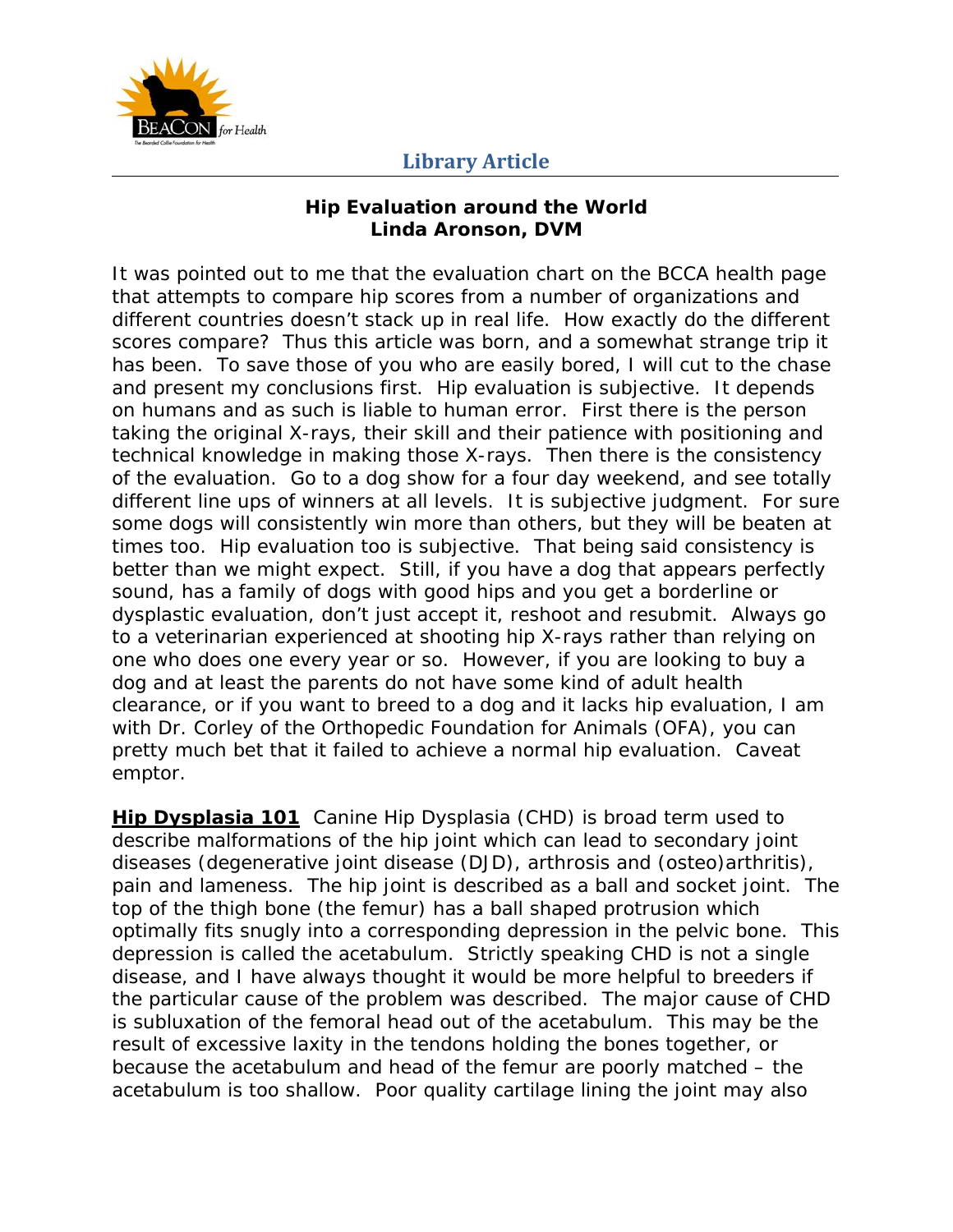

exacerbate the condition causing the bones to grind against each other and cause pain. CHD is hereditary and a major gene is believed to be responsible. Having a genetic marker may make all the hip evaluation methods unnecessary. However, environment does play a role in the development of pathology in dogs with poor hip formation. Heritability relates the genetic basis of the disease or trait (genotype) with what is actually expressed or seen (phenotype). It is expressed as a number between 0 and 1 or a percentage and the higher the heritability the more the phenotype reflects the genotype, and the greater effect selection can have in eradicating a problem.

The severity of the radiographic changes does not correlate to the degree of impairment the dog experiences. Some dogs with dysplasia may never show clinical signs. The amount of stress to which the joint is exposed, the dog's weight, exercise – amount and type, even the weather may influence clinical signs. Dogs which are heavily muscles are less likely to show signs of dysplasia because the muscles support the joint and keep the bones tightly aligned; similarly small, light-weight dogs are far less likely to show signs even if the joints look dreadful on X-rays. Lameness is most often seen between 5-8 months or around 5 years of age.

Once degeneration of the hyaline cartilage lining the hip joint begins it is self-perpetuating. The initial damage is caused by poor matching of ball to socket causing rubbing. This damages cartilage, sometimes even breaking pieces off. The damaged cartilage releases enzymes that increase the breakdown of the cartilage and also decrease formation of proteoglycans molecules that are used to repair and make new cartilage. The cartilage becomes less elastic and also thinner, so that it provides less cushioning of the joint. Pieces of cartilage and enzymes leak into the fluid filled capsule between the two bones and destroy the glycosaminoglycans (GAGs) and hyaluronic acid that are used to make more cartilage in a healthy joint. Joint fluid acts like oil to lubricate the joint and keep it moving freely, but in the dysplastic joint fluid is depleted and loses the ability to block inflammatory cells, which further damage and inflame the joint. The synovial membrane lining the joint is eroded exposing the nerve endings in the bone beneath the cartilage. To increase joint stability and reduce pain new bone is laid down along the edges of the joint surface, within the joint capsule and along ligament and muscle attachments – bone spurs. This reduces the range of motion of the joint.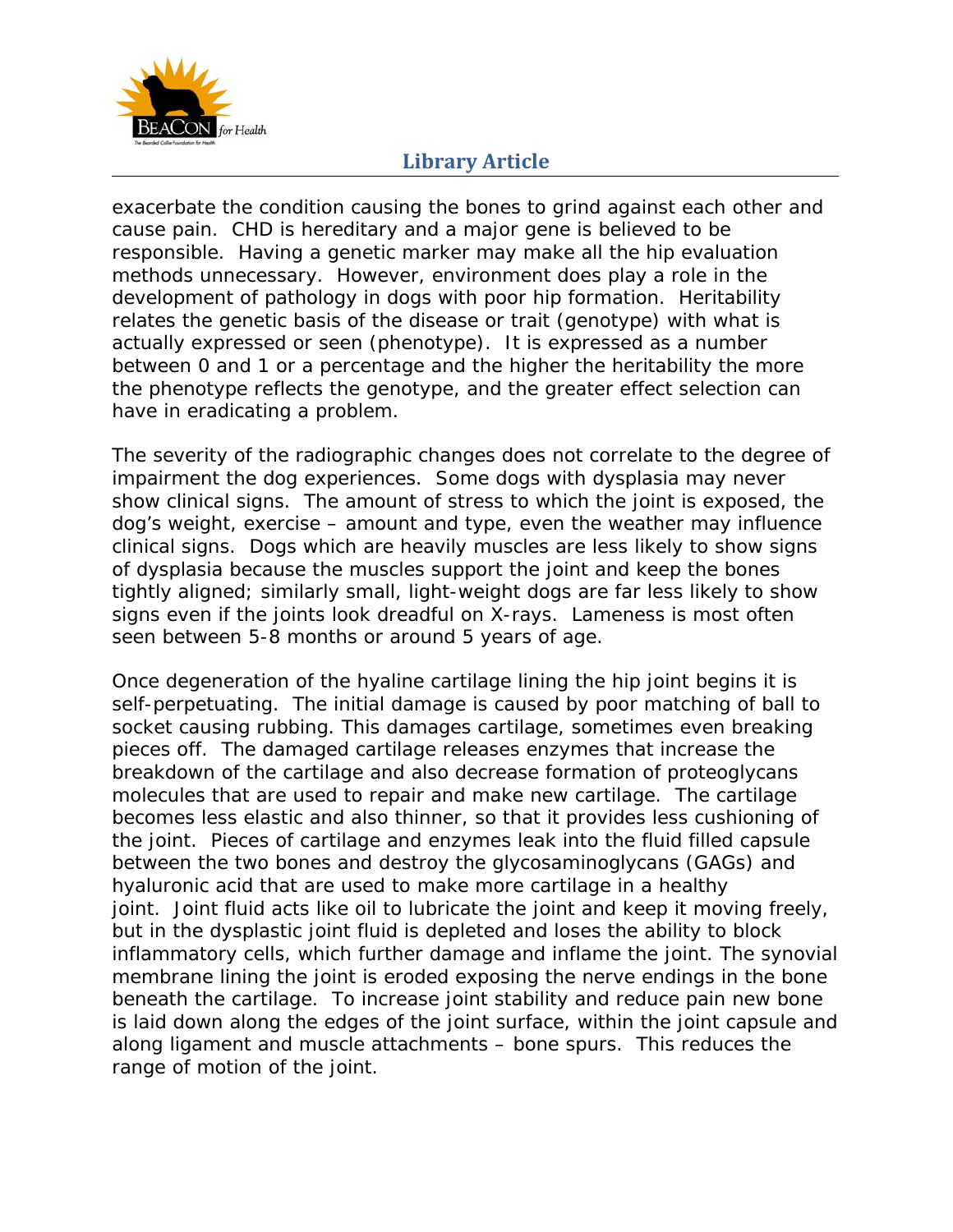

**Assume the position** Diagnosis of CHD is based on X-ray findings in a large scale screening of dogs. Radiographic technique has been standardized worldwide. Optimally (it is required by some agencies) the dog is heavily sedated or anesthetized to ensure full muscle relaxation. It is then laid on the table on its back (dorsal recumbency) with the hind limbs extended behind it. The femurs are parallel with each other, with the spine and the table top. The patellae (knee caps) are centered over the shafts of their respective femurs. This requires rotating the patellae inward. The pelvis should appear fully symmetric. Most organizations require that the Xrays be permanently identified with the dog's registration and/or name, the name of the veterinarian or hospital taking the X-ray, and the dog's microchip or tattoo number.

Pregnant, lactating or estrus bitches may have greater hip laxity and X-rays should be taken one month after the pups are weaned, or before estrus, and two to three months after estrus. Inactive dogs may also have increased laxity, and it is recommended that dogs be in good physical condition – also important if you plan to breed.

Diagnostic quality should be assessed by the evaluating agency upon receipt and those X-rays unsuitable for evaluation should be returned to the veterinarian to be repeated. Problems can include poor position, an X-ray that is too light or too dark, or which is blurred due to movement of the animal.

**The Orthopedic Foundation for Animals (OFA)** OFA is the primary screening organization in North America, but they receive X-rays for evaluation from all over the world. The X-rays are randomly assigned to three board certified veterinary radiologists for evaluation (there are 20 to 25 consulting radiologists located throughout the USA both in private practice and academia). Hips are evaluated considering breed, sex and age. At least 9 areas of the hip are evaluated. The front and back rims of the acetabulum, the top and bottom acetabular margins, the head of the femur (ball joint), the fovea capitus – a flattened area on the top of the ball, the acetabular notch, the junction between the head and neck of the femur (the stem that attaches it to the rest of the bone) and the trochanteric fossa (a depression between the neck and the other nubbin of bone sticking up at the top of the femur. Each area is examined for deviation from the breed normal and the fit of femoral head in the acetabulum. Unlike other evaluations, the Norberg angle (NA, see under BVA/KC) is not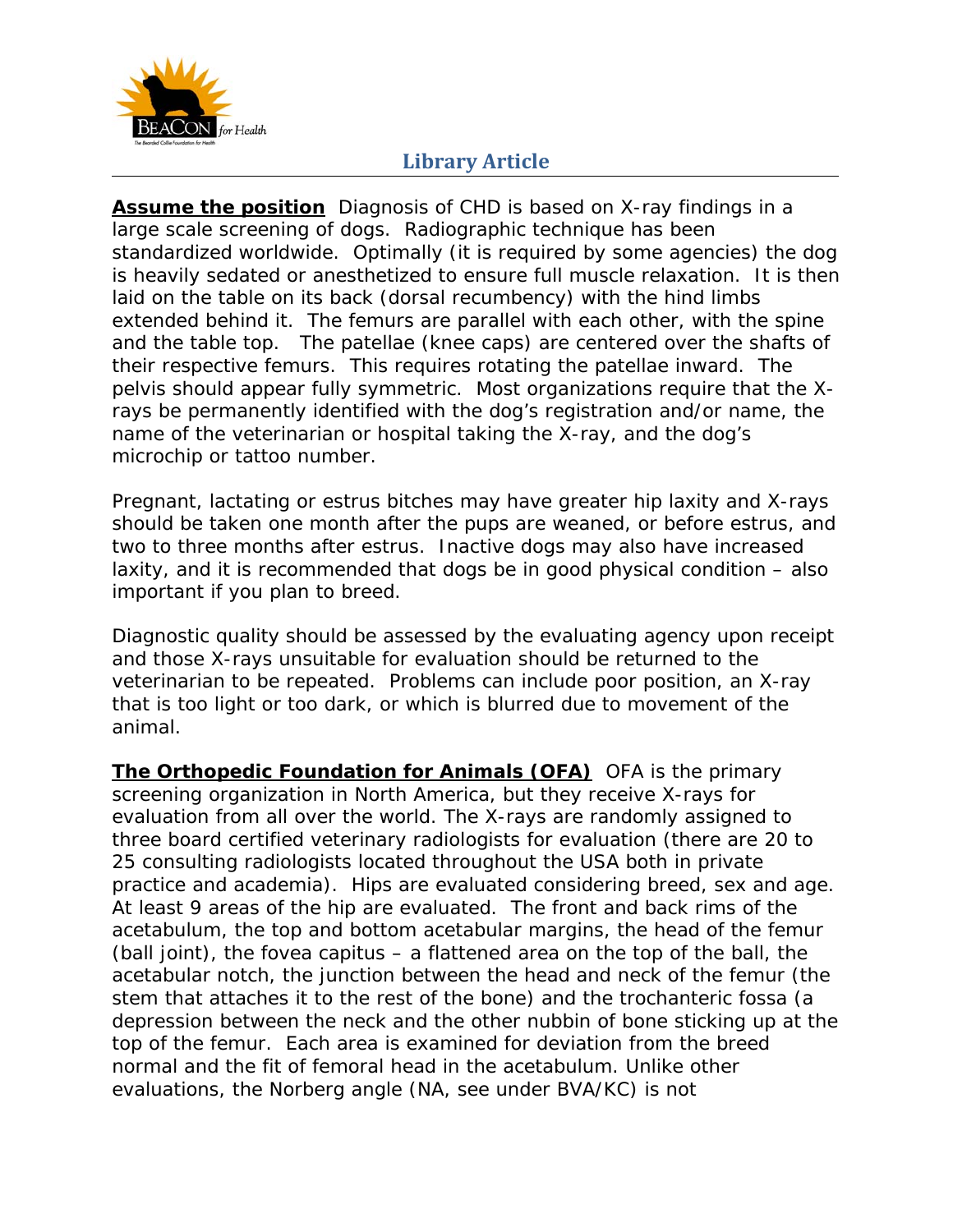

measured. The hips collectively will be assigned to one of seven different phenotypical (physical) conformations. Three of these are normal (excellent, good and fair), one borderline and three dysplastic (mild, moderate or severe). Dogs rated normal are assigned OFA numbers, and the information is placed on the OFA website www.offa.org. If they have a verified (by the veterinarian taking the X-rays) identification – tattoo or microchip – the data will be included on AKC registration certificates for any offspring the dog produces. While a report is generated on dogs assigned other grades, unless the owner has chosen the option of open database the score will not be made public, nor will there be public record that the dog has been evaluated.

Assignment is based on consensus, if two examiners assign excellent and one good, the hips will be scored excellent, if one says excellent another good and the third fair, the hips would be assigned a good rating.

Excellent: Superior hip conformation in comparison to other animals of the same age and breed. Deep seated femoral head in well formed acetabulum, the socket almost completely covers the ball and there is minimal joint space.

Good: Slightly less than superior, well formed hip joint, ball congruent with socket and well covered.

Fair: Minor irregularities in the hip joint. The hip joint is wider than the good phenotype so that the ball slips slightly out of the socket resulting in mild incongruency. There may be a slight inward deviation of the weight bearing surface of the socket, so that it looks somewhat shallow (This finding is normal for some breeds, but not Beardies.)

Borderline: Usually more incongruency than the minimal amount seen in the fair hip, but no arthritic changes that would define the hip as dysplastic. Bony changes can not definitively be described as arthritic changes as opposed to normal anatomic variation in that particular dog. Resubmission is recommended, usually in 6 months, at which time the original X-ray will be compared to the new one. In over 50% of dogs no changes will be apparent and the hip will be assigned a normal, usually fair, rating.

Mild: Significant subluxation so the ball is partially out of the socket. The acetabulum is usually shallow, only partially covering the femoral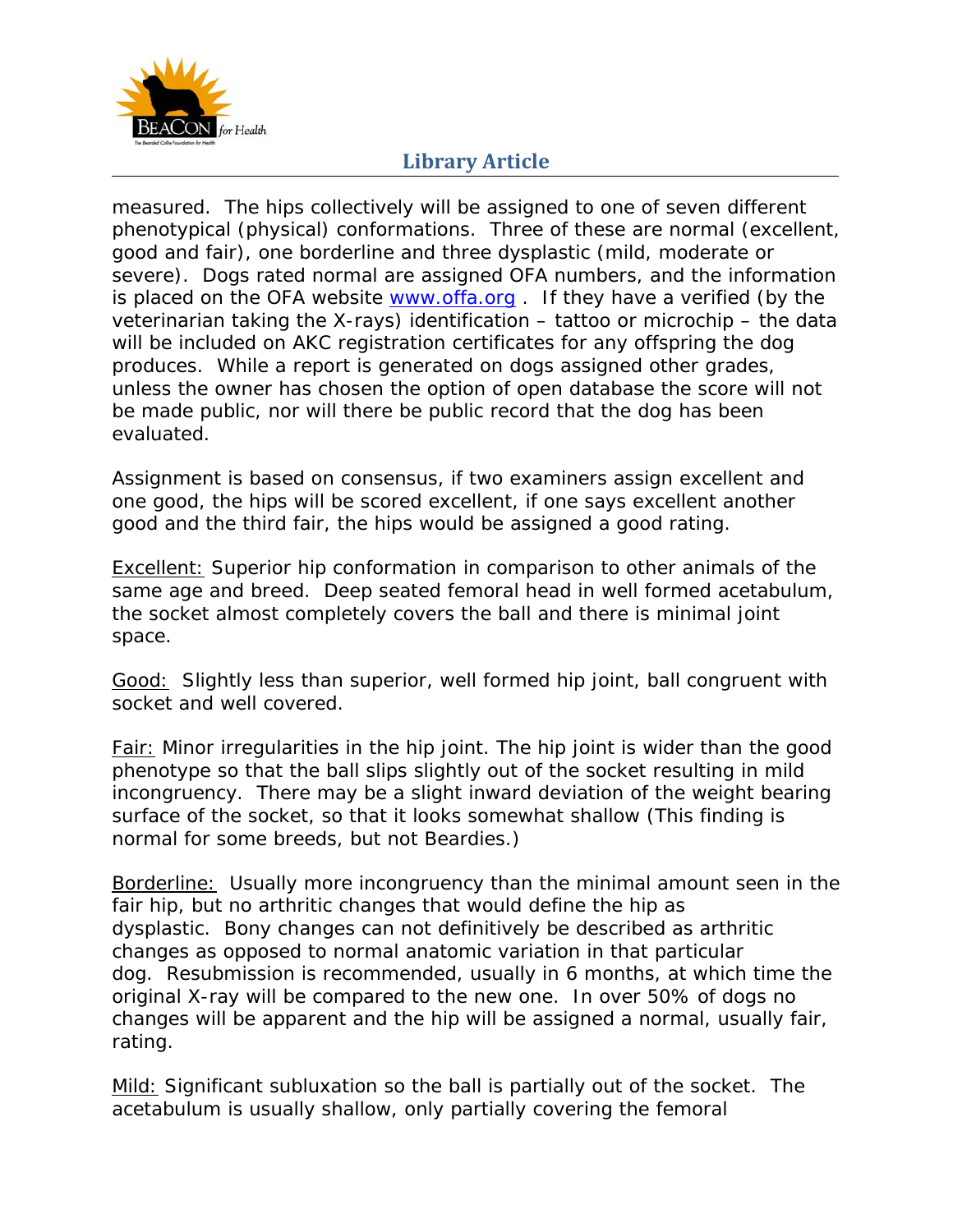

head. There are usually no arthritic changes, and if the dog is young 24-30 months it is advisable to resubmit X-rays when the dog is older to track the change. CHD is a chronic, progressive disease. Most owners probably follow the dog with their own vet or orthopedist, however.

Moderate: Significant subluxation with the femoral head barely seated in the acetabulum. Secondary arthritic bony changes are usually seen along the femoral neck and head, bone spurs, and changes in bone structure – sclerosis - are also common.

Severe: Marked dysplasia with the femoral head partly or completely out of the shallow acetabulum. There are large amounts of secondary arthritic change as described above.

It should be noted that until the 90s the criteria for the 7 categories were not precisely defined and scoring was left entirely to the examiner's discretion.

Reports will also include other findings that might be inherited including transitional vertebrae and spondylosis. Transitional vertebrae are malformations of the spine occurring between the major divisions most commonly lumbosacral, but sometimes thoracolumbar. The last lumbar vertebra has anatomical characteristics of the sacrum. Transitional vertebrae rarely produce clinical signs and dogs can be used for breeding, although it is recommended they are not bred to other dogs with transitional vertebrae. Spondylosis is the production of smooth new bone between the vertebrae, and ranges from small bone spurs to complete bridging. Sometimes it is caused by spinal instability, but generally no cause is found and it usually does not produce clinical signs. It should not preclude use of the dog for breeding, but is thought to be inherited.

OFA looked at 1.8 million X-rays evaluations by 45 radiologists, and found that 94.9% of the time all three radiologists agreed the hip should be scored normal, borderline or dysplastic. The exact designation – excellent, good, fair, borderline, mild, moderate or severe – was agreed upon 73.5% of the time. Two radiologists agreed on the score and the third differed by one grade 21% of the time. Two radiologists agreed and the third was within 2 grades of that designation 5.4% of the time. This is good for a subjective assessment. OFA will only assign a number to dogs older than 24 months, and accuracy improves as the dog ages and arthritic changes become more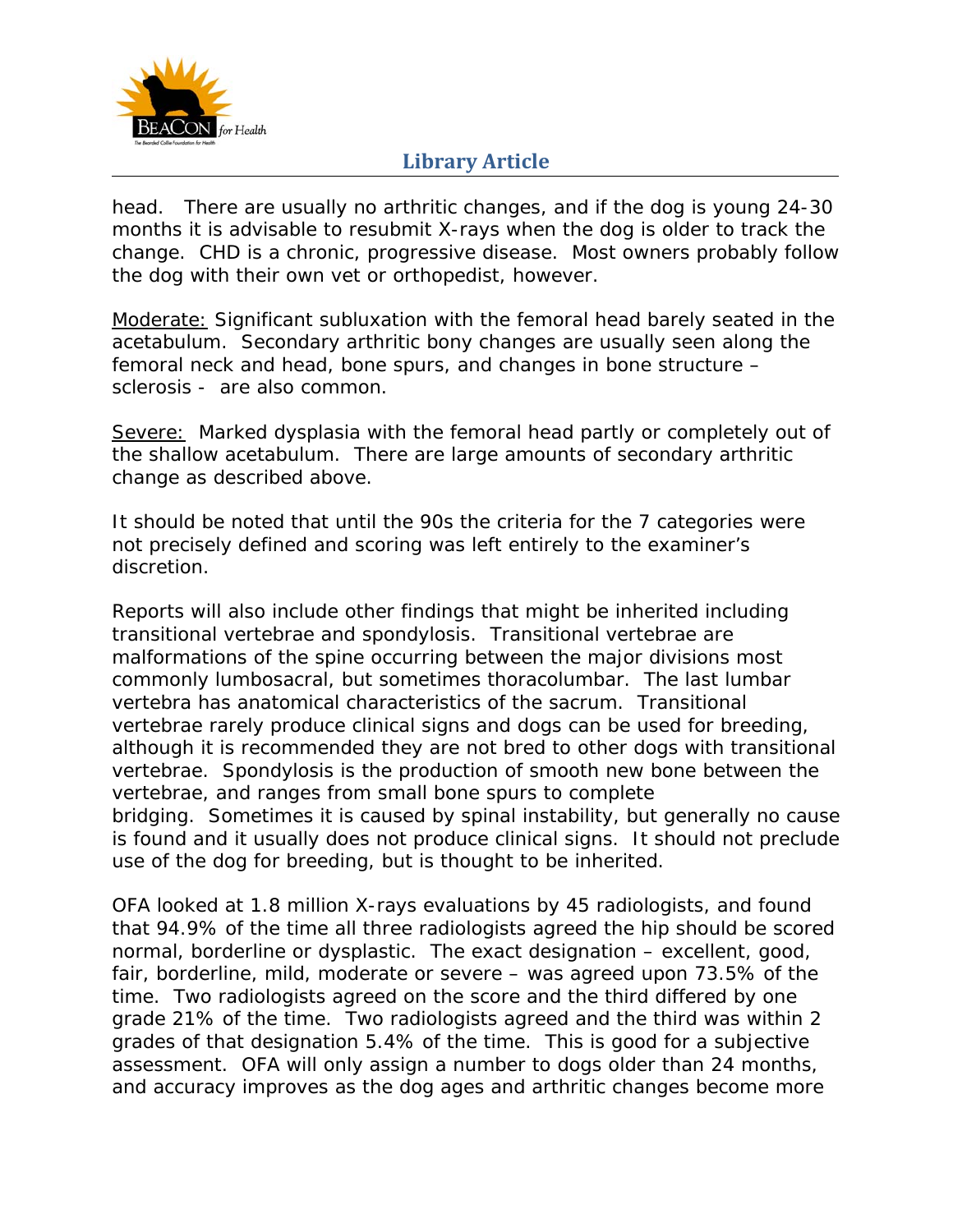

apparent. Preliminary hip evaluation will be performed on X-rays submitted on puppies 4 months and older but less than 24 months. Evaluation is performed in-house by OFA's own radiologists and not sent out. Accuracy compared to adult evaluation improves the closer the puppy is to 24 months. Pups receiving a preliminary excellent evaluation were all (100%) deemed normal (excellent, good or fair) as adults. Percentages for preliminary good was 97.9% and for fair 76.9%. Reliability for 3-6 month puppies was 89.6%, 7-12 months 93.8% and 13-18 months 95.2%.

Bearded Collies currently rank  $117<sup>th</sup>$  on the OFA breed list (although this includes non AKC breeds and even some cats). Of 4040 dogs evaluated 15.3% were assessed excellent and only 6.1% dysplastic. This suggests a clear improvement from when I first entered the breed over 20 years ago. My skeptical side wonders though how many X-rays are not submitted because the referring vet reads the X-ray as dysplastic? We cannot really know what the true incidence of CHD is in the breed. The AKC has no requirement of OFA or other hip evaluation for breeding stock.

Because three board certified radiologists evaluate the X-rays it is unlikely that a problem with the hips will be missed. OFA offers extensive advice to breeders on selecting dogs for breeding, and the website includes easy access to information on parents, siblings and half-siblings tested. However, participation is strictly voluntary.

**BVA/KC** The British Veterinary Association/Kennel Club scoring method is used in Britain, Ireland, Australia and New Zealand to score each hip joint separately based on the severity of changes in 9 specific morphologic radiographic criteria – see below. Each criterion is scored from 0 (ideal) to 6 (worst). The final score is given between 0 and 53 for each hip or a total of 0-106 for the two combined. The scoring is done by three board certified radiologists or small animal surgeons from an available panel.

Norberg Angle (NA): gives a measured assessment of several features: the degree of congruence between the femoral head (FH) and acetabulum; the length of the cranial acetabular edge (CrAE) which gives a relative indication of acetabular depth and a measure of coxofemoral subluxation (laxity). A line is drawn between the centers of the two femoral heads (FHC) and a second line from each FHC to the junction between the dorsal and cranial acetabular edges. In normal hips this will be  $105^{\circ}$  or more.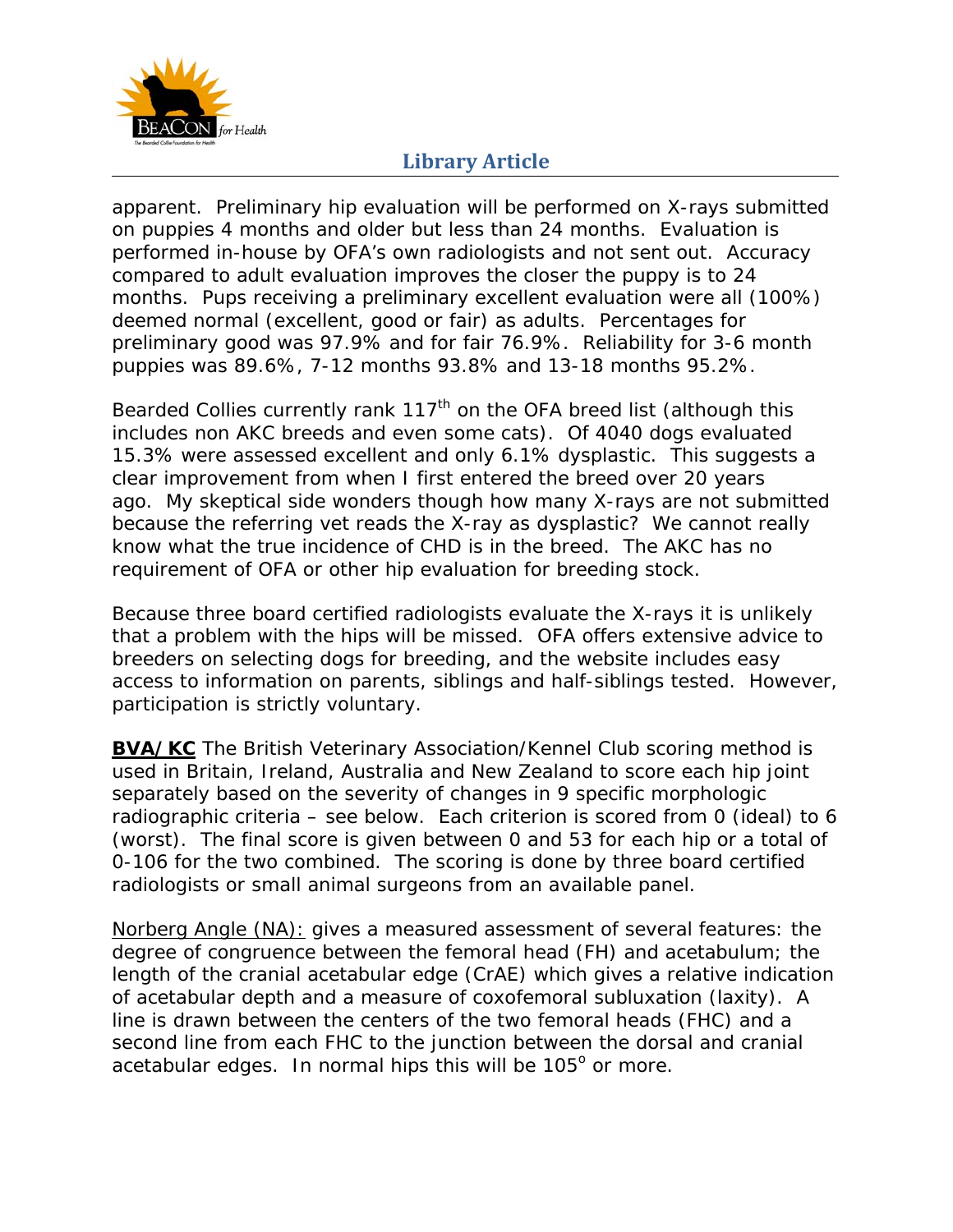

Subluxation (SL): is based principally on the level of congruence between the FH and acetabulum. The general fit is assessed by the relationship between the FHC and the underlying image of the dorsal acetabular edge (DAE). The cranial joint space is seen as a shadow between the CrAE and adjacent cranial articular margin of the FH.

Cranial acetabular edge (CrAE): minor alterations in the shape, contour and possibly length of CrAE are indicators or poor articular congruence; more severe changes are consequences of chronic instability, marginal wear and joint remodeling.

Dorsal acetabular edge (DAE): the DAE traverses the FH almost vertically and extends beyond it slightly cranially and caudally forming a well defined interface. Its clarity varies markedly depending on radiographic technique.

| Score/<br>parameter | $NA(^{o})$ | Subluxation                                                                                       | CrAE                                                                                                     | <b>DAE</b>                                                                        |
|---------------------|------------|---------------------------------------------------------------------------------------------------|----------------------------------------------------------------------------------------------------------|-----------------------------------------------------------------------------------|
| $\Omega$            | 105 & over | Femoral head<br>well centered<br>in acetabulum                                                    | Even curve,<br>parallel to<br>FH<br>throughout                                                           | DAE has<br>slight curve                                                           |
| 1                   | 100-104    | <b>FHC</b> lies<br>medial to<br>DAE. Lateral<br>or medial<br>joint space<br>increases<br>slightly | Lateral or<br>medial 1/4<br>CrAE flat<br>and lateral<br>or medial<br>joint spaces<br>diverge<br>slightly | Loss of S<br>curve only<br>in the<br>presence of<br>other<br>dysplastic<br>change |
| $\overline{2}$      | 95-99      | <b>FHC</b><br>superimposed<br>on DAE.<br>Medial joint<br>space<br>increase<br>obvious             | CrAE flat<br>throughout<br>most of its<br>length                                                         | Very small<br>exostosis on<br>cranial DAE                                         |
| 3                   | 90-94      | FHC just<br>lateral to<br>DAE. 1/2 FH<br>within                                                   | CrAE slight<br>bilabiation                                                                               | Obvious<br>exostosis on<br><b>DAE</b><br>especially                               |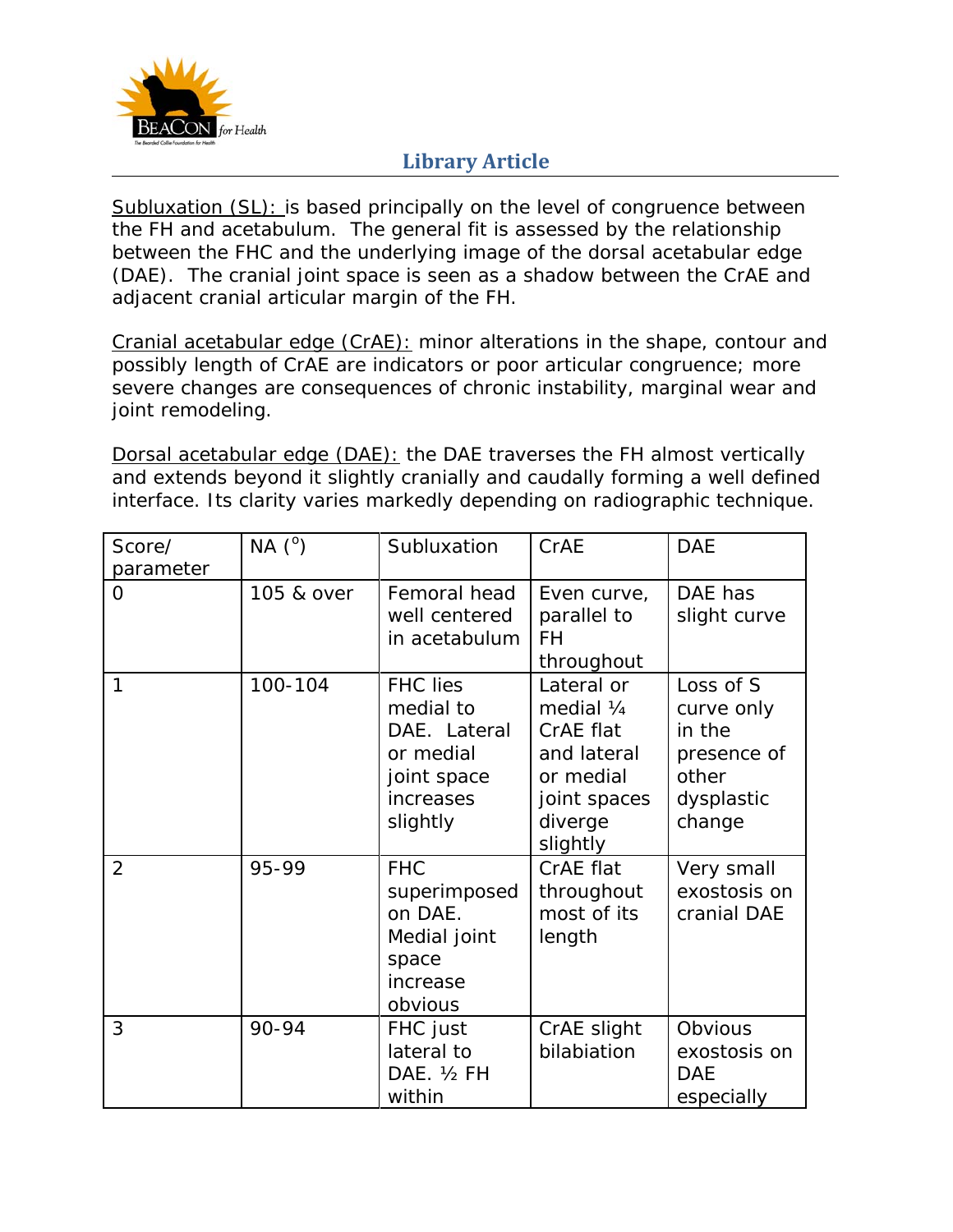

|                |             | acetabulum                                                                                       |                                           | cranially<br>and/or<br>minor "loss<br>of edge"                                        |
|----------------|-------------|--------------------------------------------------------------------------------------------------|-------------------------------------------|---------------------------------------------------------------------------------------|
| $\overline{4}$ | 85-89       | Femoral head<br>centre clearly<br>lateral to<br>DAE. 1/4<br>femoral head<br>within<br>acetabulum | CrAE<br>moderate<br>bilabiation           | <b>Exostosis</b><br>well lateral<br>to DAE<br>and/or<br>moderate<br>"loss of<br>edge" |
| 5              | 84-80       | Femoral head<br>centre well<br>lateral to<br>DAE. Femoral<br>head just<br>touches DAE            | CrAE gross<br>bilabiation                 | Marked<br>exostosis all<br>along DAE<br>and/or gross<br>"loss of<br>edge"             |
| 6              | 79 and less | Complete<br>pathological<br>dislocation                                                          | <b>Entire CrAE</b><br>slopes<br>cranially | Massive<br>exostosis<br>from cranial<br>to caudal<br><b>DAE</b>                       |

Cranial effective acetabular margin (CrEAM): Earliest detectable abnormalities are minor exostosis, which may be seen as slight rounding of the junction between CrAE and DAE.

Acetabular Fossa (AF): In unstable hips the AF and notch are sites of new bone formation. Increased opacity and loss of distinct margins around the caudomedial acetabulum gives an impression of the amount of new bone, and loss or partial obscuring of the normally clear shadow represents increased fat. Detectable new bone is closely associated with and parallels marked SL. Exact assessment is hard, but in dogs where changes are seen total scores will already be way above average.

Caudal acetabular edge (CdAE): this segment of the acetabulum is subject to the widest range of variation, and depends largely on the pelvis/film angle as well as individual differences in conformation, scored only 0 to 5; changes are mostly due to exostosis together with signs of wear in advanced cases.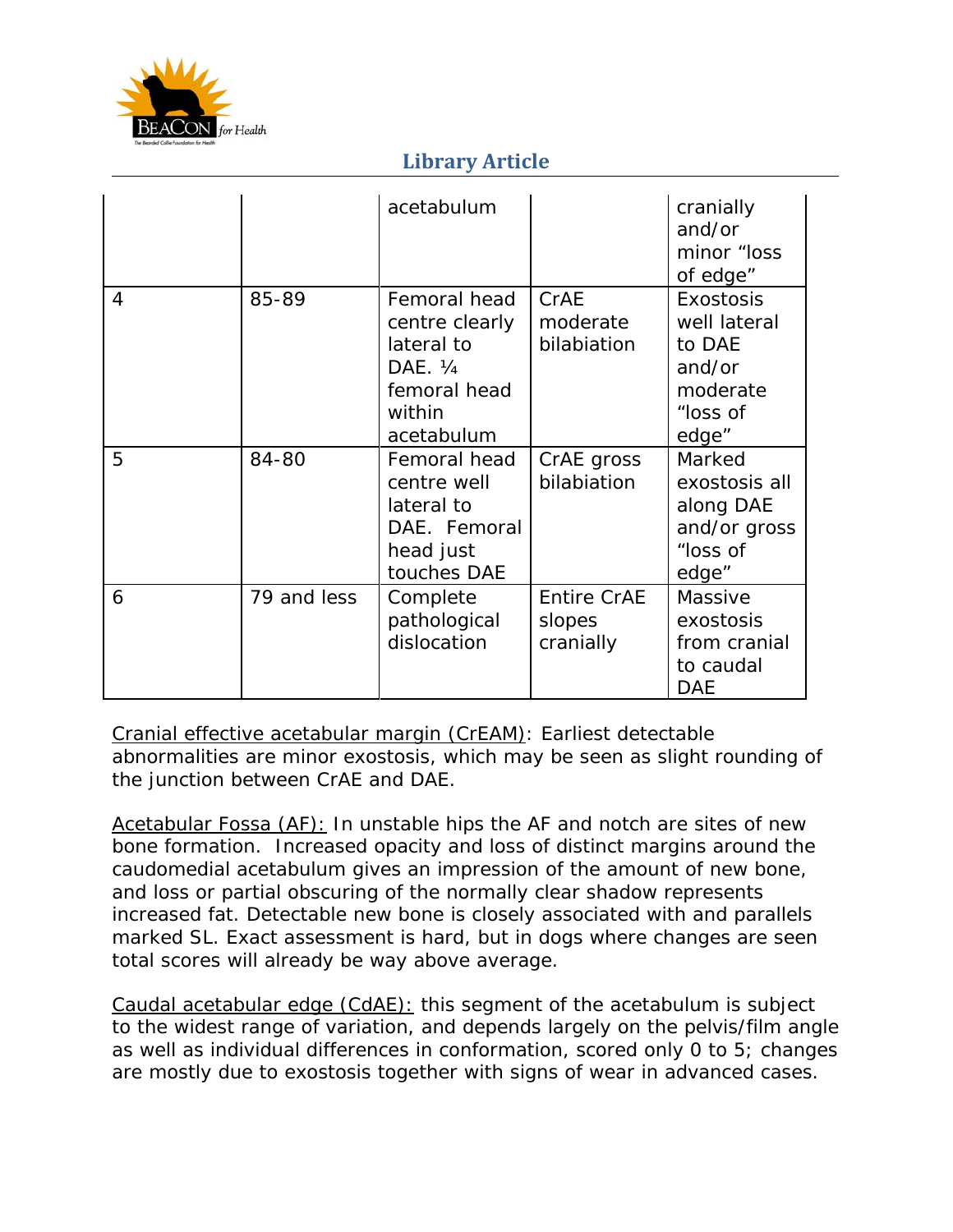

FH and neck exostosis: exostosis is the formation of new and abnormal bone on a bone's surface.

FH recontouring: extent to which FH shape is altered as a result of instability. Usually only seen in extreme cases, but hard to evaluate numerically.

| Score/        | <b>CrEAM</b>                                            | AF                                                                                          | CdAE                                                 | FH & neck<br>exostosis                                                                                                                           | FH                                                                  |
|---------------|---------------------------------------------------------|---------------------------------------------------------------------------------------------|------------------------------------------------------|--------------------------------------------------------------------------------------------------------------------------------------------------|---------------------------------------------------------------------|
| paramet<br>er |                                                         |                                                                                             |                                                      |                                                                                                                                                  | recontouring                                                        |
| $\Omega$      | Sharp<br>clean cut<br>junction<br>of DAE &<br>CrAE      | A fine<br>bone line<br>curves<br>medial &<br>caudal<br>from<br>caudal end<br>of CrAE        | Clean line                                           | Smooth<br>rounded<br>profile                                                                                                                     | <b>NIL</b>                                                          |
| $\mathbf{1}$  | Indistinct<br>junction<br>of DAE &<br>CrAE              | Slight<br>increase in<br>bone<br>density<br>medial to<br>AF. "Fine<br>line" hazy<br>or lost | Small<br>exostosis<br>at lateral<br>CdAE             | Slight<br>exostosis<br>in "ring<br>form" &/or<br>dense<br>vertical<br>line<br>adjacent<br>to the<br>trochanteri<br>c fossa<br>("Morgan<br>Line") | FH does not fix<br>in circle due to<br>exostosis or<br>bone loss    |
| 2             | Very<br>small<br>exostosis<br>or very<br>small<br>facet | "Fine line"<br>lost in AF<br>& ventral<br>AE hazy<br>due to new<br>bone.                    | Small<br>exostosis<br>at lateral &<br>medial<br>CdAE | Slight<br>exostosis<br>visible on<br>skyline<br>&/or<br>density on                                                                               | Some bone<br>loss &/or<br>femoral<br>head/neck ring<br>of exostosis |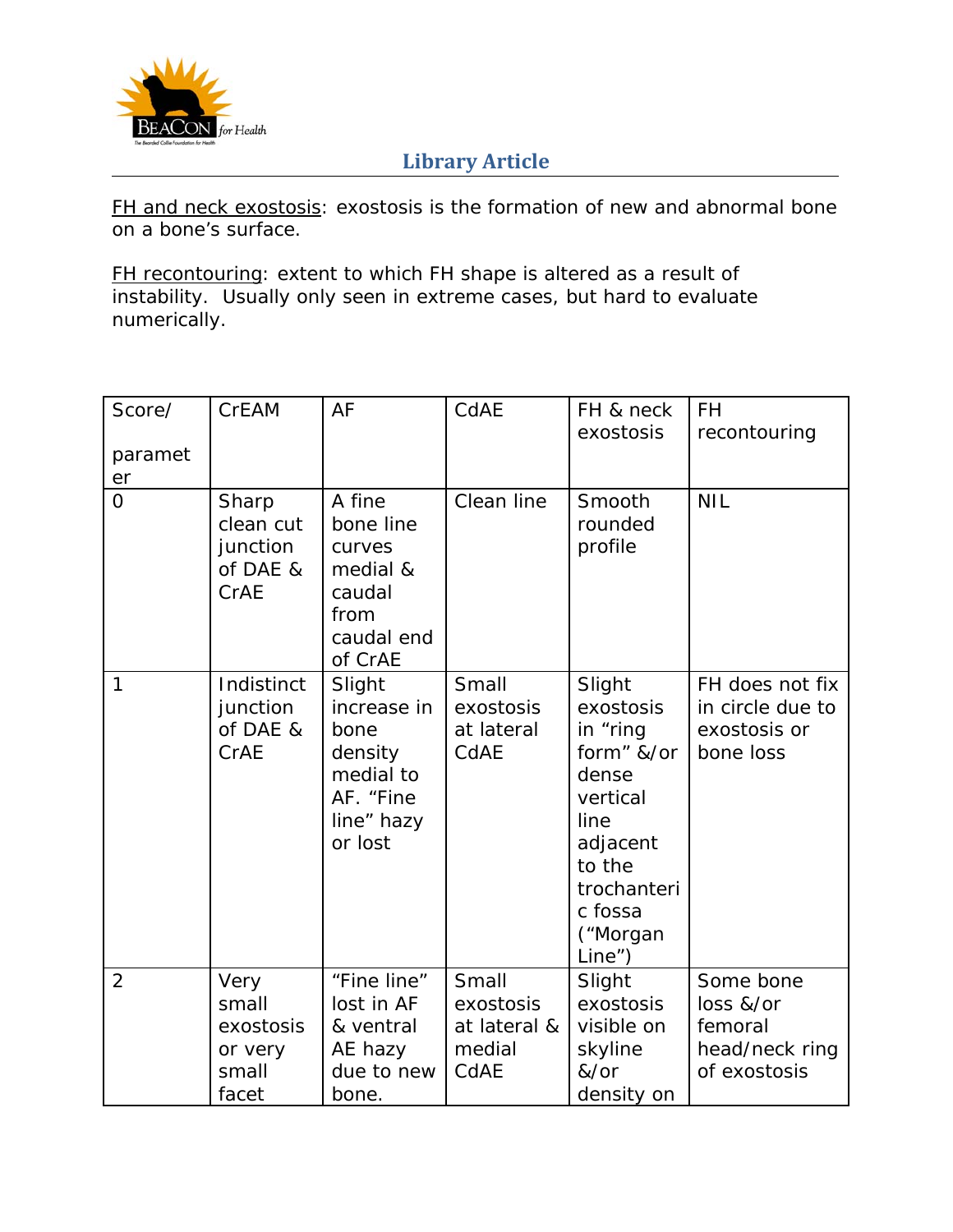

|                |                                                                                      | Notch at<br>CdAE clear                                                                                                                                             |                                                                                                           | medial<br>femoral<br>head                                    |                                                                                             |
|----------------|--------------------------------------------------------------------------------------|--------------------------------------------------------------------------------------------------------------------------------------------------------------------|-----------------------------------------------------------------------------------------------------------|--------------------------------------------------------------|---------------------------------------------------------------------------------------------|
| 3              | Facet<br>&/or<br>small<br>exostosis<br>&/or<br>slight<br>bilabiatio<br>n             | Incomplete<br>remodeling<br>$\overline{of}$<br>acetabulu<br>m with<br>edial face<br>lateral to<br>AF. Ventral<br>AE lost. AF<br>hazy.<br><b>Notch</b><br>irregular | Large<br>exostosis<br>and<br>narrow<br>notch at<br>CdAE                                                   | <b>Distinct</b><br>exostosis<br>in "ring"<br>formation       | Obvious bone<br>loss & distinct<br>exostosis<br>giving slight<br>conical<br>appearance      |
| $\overline{4}$ | Obvious<br>facet &/or<br>obvious<br>exostosis<br>&/or<br>moderate<br>bilabiatio<br>n | Marked<br>remodeling<br>. Medial<br>face of<br>acetabulu<br>m clearly<br>lateral to<br>AF. Ventral<br>AE lost.<br><b>Notch</b><br>partly<br>closed                 | Marked<br>exostosis<br>and<br>"hooking"<br>of lateral<br>end of<br>CdAE                                   | Obvious<br>complete<br>collar of<br>exostosis                | Gross<br>remodeling.<br>Obvious bone<br>loss &<br>exostosis gives<br>mushroom<br>appearance |
| 5              | Gross<br>exostosis<br>$&/$ or<br>gross<br>bilabiatio<br>n                            | Gross<br>remodeling<br>. Dense<br>new bone<br>throughout<br>acetabulu<br>m. CaAE<br>notch lost<br>and AF<br>obscured                                               | Gross<br>distortion<br>due to<br>mass of<br>new bone<br>in<br>acetabulu<br>m. Notch<br>lost<br>completely | Massive<br>exostosis<br>giving<br>mushroom<br>appearanc<br>е | Very gross<br>remodeling<br>with marked<br>bone loss and<br>much new<br>bone                |
| 6              | Complete<br>remodelin<br>g of                                                        | Complete<br>remodeling<br>and new                                                                                                                                  | Void (no<br>grade 6 for<br>this                                                                           | Massive<br>exostosis<br>& infill of                          | FH is<br>improperly<br>shaped due to                                                        |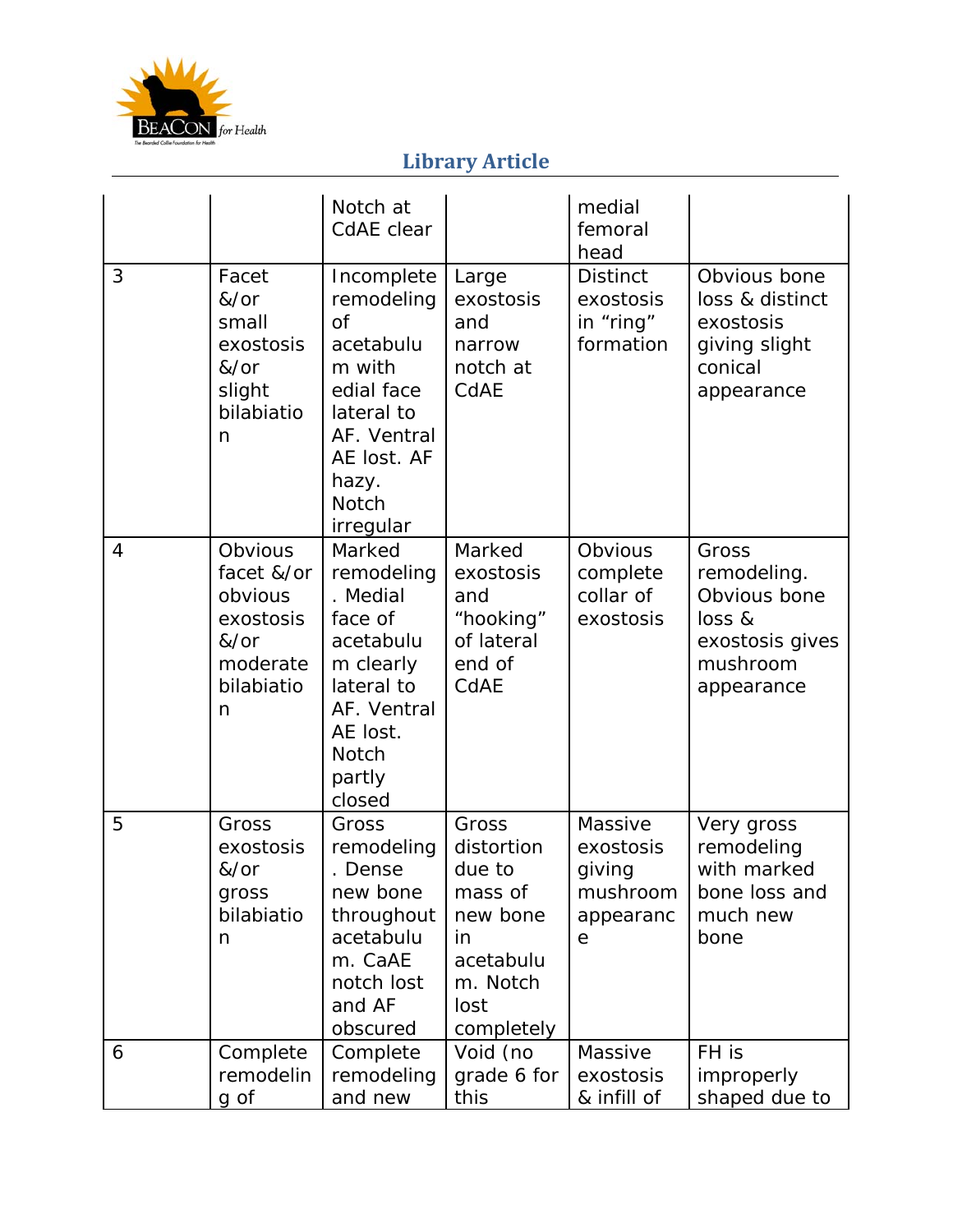

| I CrEAR.<br>Massive<br>exostosis<br>&/or<br>gross<br>facet | articular<br>surface,<br>well lateral<br>to AF.<br>Notch lost |  | c fossa<br>and below<br><b>FH</b> | parameter   trochanteri   maldevelopme<br>I nt of FHC |
|------------------------------------------------------------|---------------------------------------------------------------|--|-----------------------------------|-------------------------------------------------------|
|------------------------------------------------------------|---------------------------------------------------------------|--|-----------------------------------|-------------------------------------------------------|

Owners receive a report on their dog which gives the NA for each hip, as well as the score for each criterion - so it is easier to identify where there are problems, and these scores are tallied to give the final score for each hip. Heritability from the BVA/KC scheme is 70% (estimated 30-50% depending upon country for FCI). There is no translation of the numerical score into a dysplasia grade, but the BVA recommends breeding dogs with a score of 5 or less for each hip (10 combined) or clearly below the mean score for the breed. Breed mean score is listed and updated regularly on the BVA's website

www.bva.co.uk/public/documents/CHS\_Hip\_Scheme\_Breed\_Mean\_Scores.p df

Currently based on 2910 Beardies evaluated the BMS is 11 with a range from 0-79. Prior to 2000 the Australian KC gave a grade as well as a numerical score, but this was discontinued as it was found to be unreliable. Sadly, many breeders in Australia and New Zealand still aren't testing hips on their dogs. In part this may be because there is a scarcity of radiologists approved to evaluate their X-rays. Like OFA the scheme is completely voluntary. There are no Kennel Club restrictions as to which dogs are used, even those that are severely dysplastic. Many breeding dogs are still untested in all these countries.

**FCI** The Fédération Cynologique Internationale is the umbrella organization for more than 80 national kennel clubs in most European countries, Russia, South America and Asia. Their scientific committee described a 5 grade scoring system from A (normal hip joint) to E (severe hip dysplasia). The grades are defined descriptively based on the size of the NA, degree of subluxation, shape and depth of the acetabulum and signs of secondary joint disease. Over the last 40 years many Western countries have implemented mandatory radiographic hip evaluation as a prerequisite for breeding. Dogs must be at least 1 year of age for official scoring. Hips are usually scored by a single examiner per breed club or within a country, although there are some exceptions. Dogs with moderate or severe CHD are barred from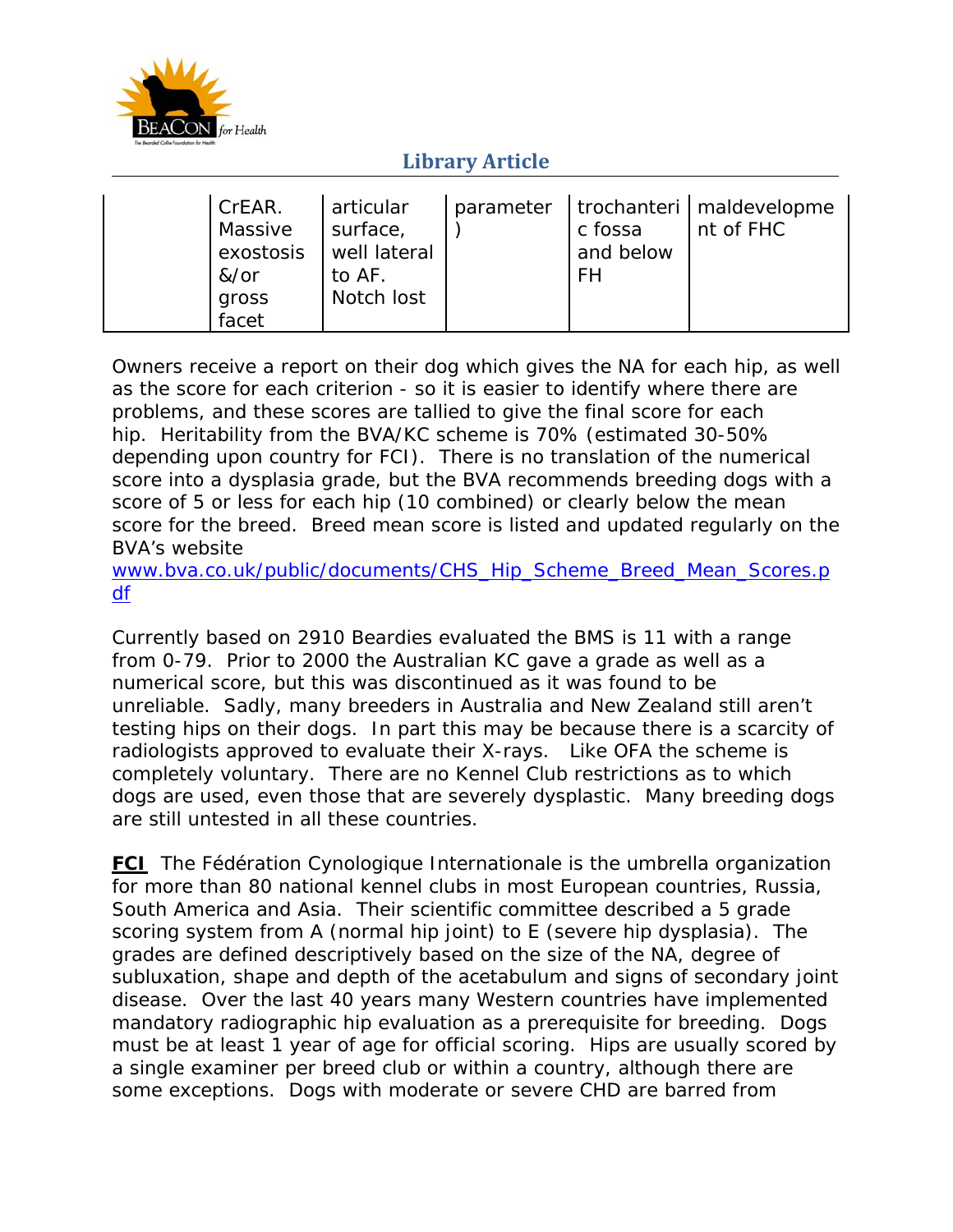

breeding in most countries. There are usually specific breeding restrictions for those with mild dysplasia. The FCI classifications are based on evaluations of dogs between 12-24 months of age (certain breeds are assessed only after 18 months). When older dogs are examined, secondary arthritic changes are assessed with regard to the dog's age. Publication of results varies between the individual breed clubs.

A: No signs of HD. The femoral head and acetabulum are congruent. The craniolateral acetabular rim appears sharp and slightly rounded. The joint space is narrow and even. The Norberg angle is about  $105^\circ$ . In excellent hip joints the craniolateral rim encircles the femoral head somewhat more in caudolateral direction.

B: Near normal hip joints. The femoral head and acetabulum are slightly incongruent and the NA is about  $105^{\circ}$  OR the femoral head and the acetabulum are congruent and the NA is  $< 105^\circ$ .

C: Mild HD. The femoral head and the acetabulum are incongruent, the NA is about  $100^\circ$  and/or there is slight flattening of the craniolateral acetabular rim. No more than slight signs of osteoarthrosis on the cranial, caudal or dorsal acetabular edge or on the femoral head and neck may be present.

D: Moderate HD. There is obvious incongruity between the femoral head and the acetabulum with subluxation. The NA is  $> 90^{\circ}$  (only as a reference). Flattening of the craniolateral rim and/or ostearthrotic signs are present.

E: Severe HD. Marked dysplastic changes of the hip joints, such as luxation or distinct subluxation are present. The NA is  $< 90^\circ$ . Obvious flattening of the cranial acetabular edge, deformation of the femoral head (mushroom shaped, flattening) or other signs of osteoarthrosis are noted.

The individual breed club selects the person who evaluates the Xrays. Training and competence varies enormously from self trained veterinarians or in some cases lay persons to highly skilled board certified radiologists or small animal surgeons. Quality of scoring varies accordingly and it can be extremely difficult or impossible to compare grades between countries. Within a single country each regional breed club may have its own evaluator leading to inconsistency within the same country. The best information on evaluation is probably found on the website of the Italian fondazione salute animale (FSA) –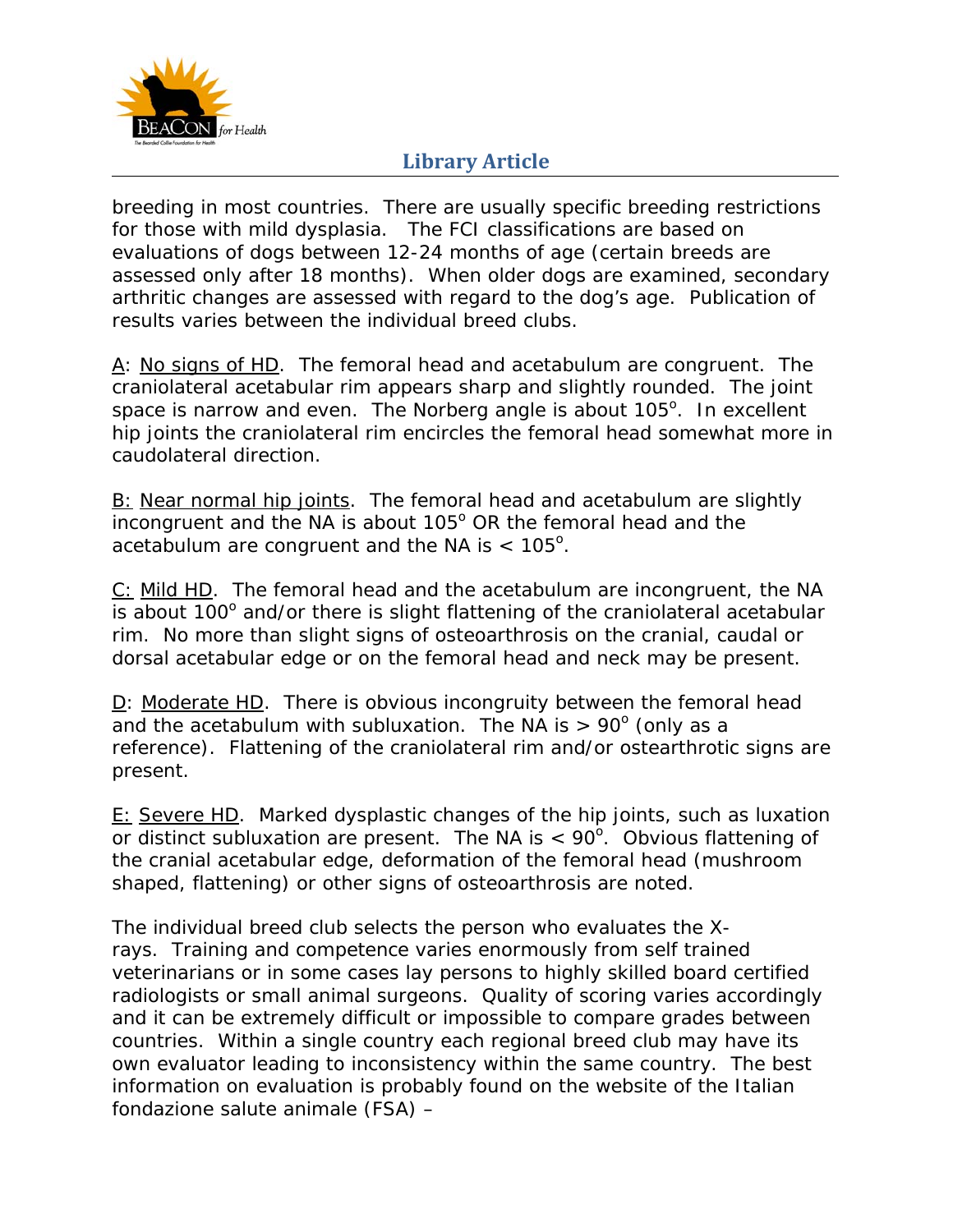

http://www.fondazionesaluteanimale.it/CENTRALE/index.html – it is not surprisingly in Italian. In general, Western and Northern European countries employ evaluators of a similar caliber to those used by other systems.

For some of the many attempts to compare hip schemes in Europe with OFA here is a small sample:

www.leonberger.com/Leo World/hd.html ; www.ofbridgefour.com/UK/17\_hip\_system.htm ; http://malinut.com/ref/library/hips

**South Africa's** Hip Scoring Scheme under KUSA (Kennel Union of South Africa) according to FCI rules and regulations scores each hip and gives an FCI grade. Prior to 2007 5 grades were given 0 normal hips; 1 marginal to mild/moderate dysplasia; 2 moderate to severe dysplasia; 3 severe dysplasia; 4 very severe dysplasia. These remain listed. There are 6 approved evaluators.

**Ontario Veterinary College (OVC):** There is no official Canadian Kennel Club hip evaluation scheme. Some breeders use OFA and some OVC. Hips considered normal are classified normal/pass with no further subgrading. Those that do not pass, receive grade I (least severe, roughly equivalent to OFA borderline), grade 2 (mild dysplasia), grade 3 (moderate dysplasia) or grade 4 (severe dysplasia).

**Japan Animal Hereditary Disease Network (JAHD)**: Until JAHD was established Japanese breeders had their dogs' hips evaluated by either OFA or BVA. Dogs must be at least a year old and evaluation is by a point system similar to, but different from, BVA. To find the details go to their website www.jahd.org/ but it is in Japanese.

**PennHIP (University of Pennsylvania Hip Improvement Program):** As has been pointed out the majority of hip scoring schemes rely upon primarily subjective evaluation of X-rays, albeit mostly by skilled professionals with board training. In most cases dogs should be at least 12 months old for reliable evaluation and in the meantime breeders and owners spend money developing and showing dogs that could be saved if they were known to be dysplastic. Even worse, the numbers of dysplastic dogs produced has only dropped relatively modestly and we are a long way from eradicating this debilitating problem. Enter PennHIP. Their goal was to produce an evidence based technique with hard data. They train each veterinarian and veterinary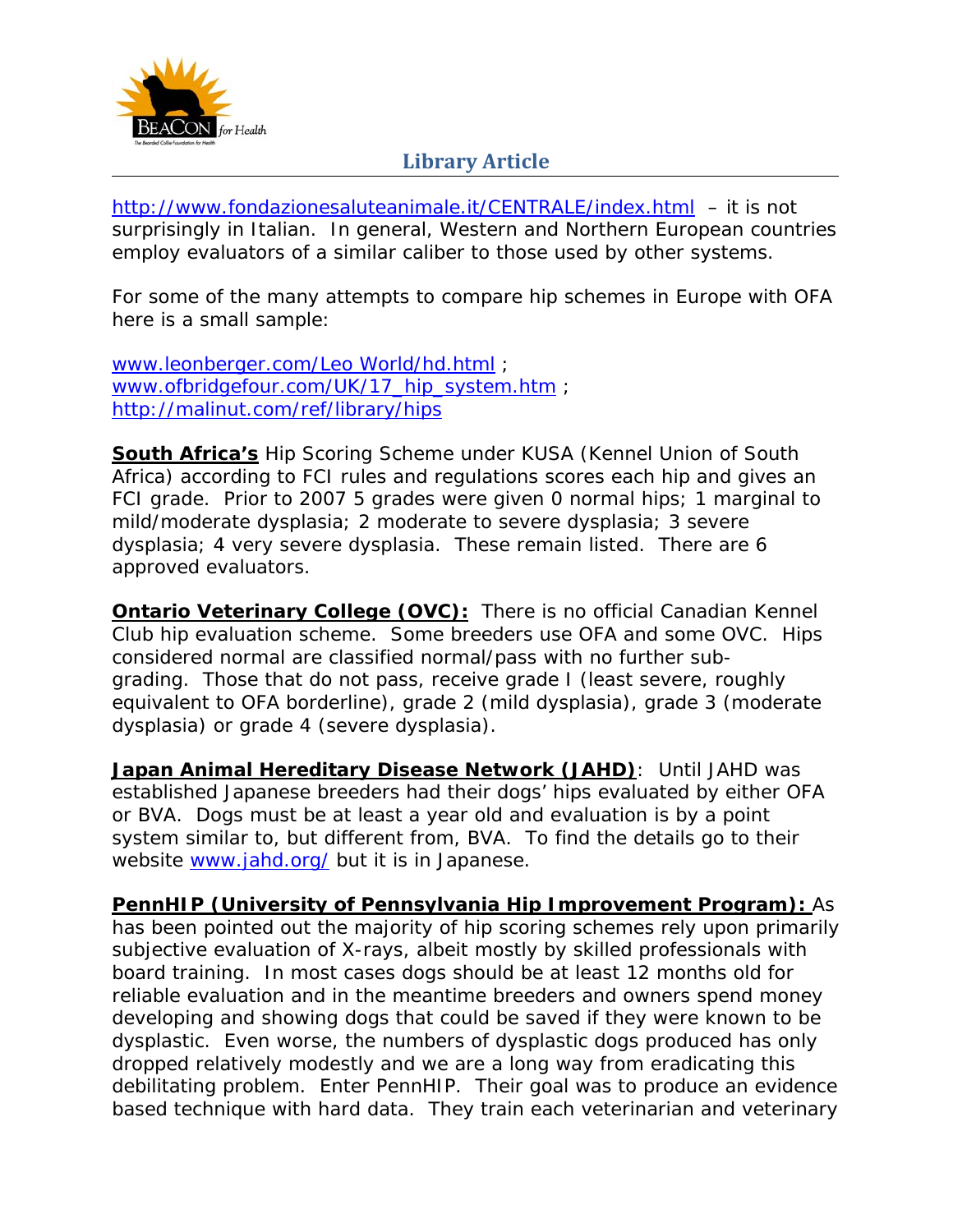

technician approved to take the three X-ray views required, and they also wanted a technique which could accurately identify dysplastic dogs as young as 3 to 4 months.

PennHIP relies upon three different views of the hip (to see typical X-rays go to http://www.pennhip.org/ph\_method.html). The traditional X-ray hips extended view is used to look for signs of DJD only. In this position the femur is pushed into the acetabulum with the result that it can make hips look much better than they are, particularly before DJD sets in. The distraction view still has the dog lying on its back, but the stifles are flexed and the legs held out to either side by a forced distraction device. This pulls the femur away from the acetabulum as far as the hip construction allows. Laxity is 2.5 to 11 times that of the traditional view. Specially machined circular gauges are placed over the X-ray to match the cortical margin of the acetabulum and the femoral head. The distance between the centers of these two circles d is the joint laxity. Because d varies with the size and age of the dog as well as the distance of the dog from the film, this is corrected for by dividing d by the radius of the circle covering the femoral head r to give the Distraction Index (DI). Ideally the centers of the circles would be identical and the DI would be 0. DI has no units and can range from 0 to 1 or more. The higher the DI is the looser the hips are and the greater the risk of CHD. In the compression view the femurs are positioned in a neutral, stance-phase orientation and the femoral heads are pushed fully into the sockets. The Compression Index (CI) is measured in the same way as DI and measures hip joint congruity – how good a match the FH and acetabulum are. For proper evaluation of DI and CI the muscles around the hip must be completely relaxed and can only be evaluated in dogs that are deeply sedated or under general anesthesia.

Papers evaluating PennHIP have been published in refereed journals but originate from the lab that developed the technique. They compared the accuracy of evaluating hips at 4, 6, 12, 24 and 36 months between standard OFA scoring scheme with a board certified radiologist, measuring the Norberg angle and DI. Compared to results obtained at 24 months the DI was remarkably predictive at 4 and 12 months. OFA at 4 months was little better than random, and even at 12 months not felt to be clinically helpful. NA fared better, but was not nearly as good as DI. To assess the correlation between DI and the risk of developing DJD, DI and DJD was compared in adult dogs. In a study or 142 German shepherd dogs, only one hip < 0.3 showed signs of DJD (however the mean age of the dogs was only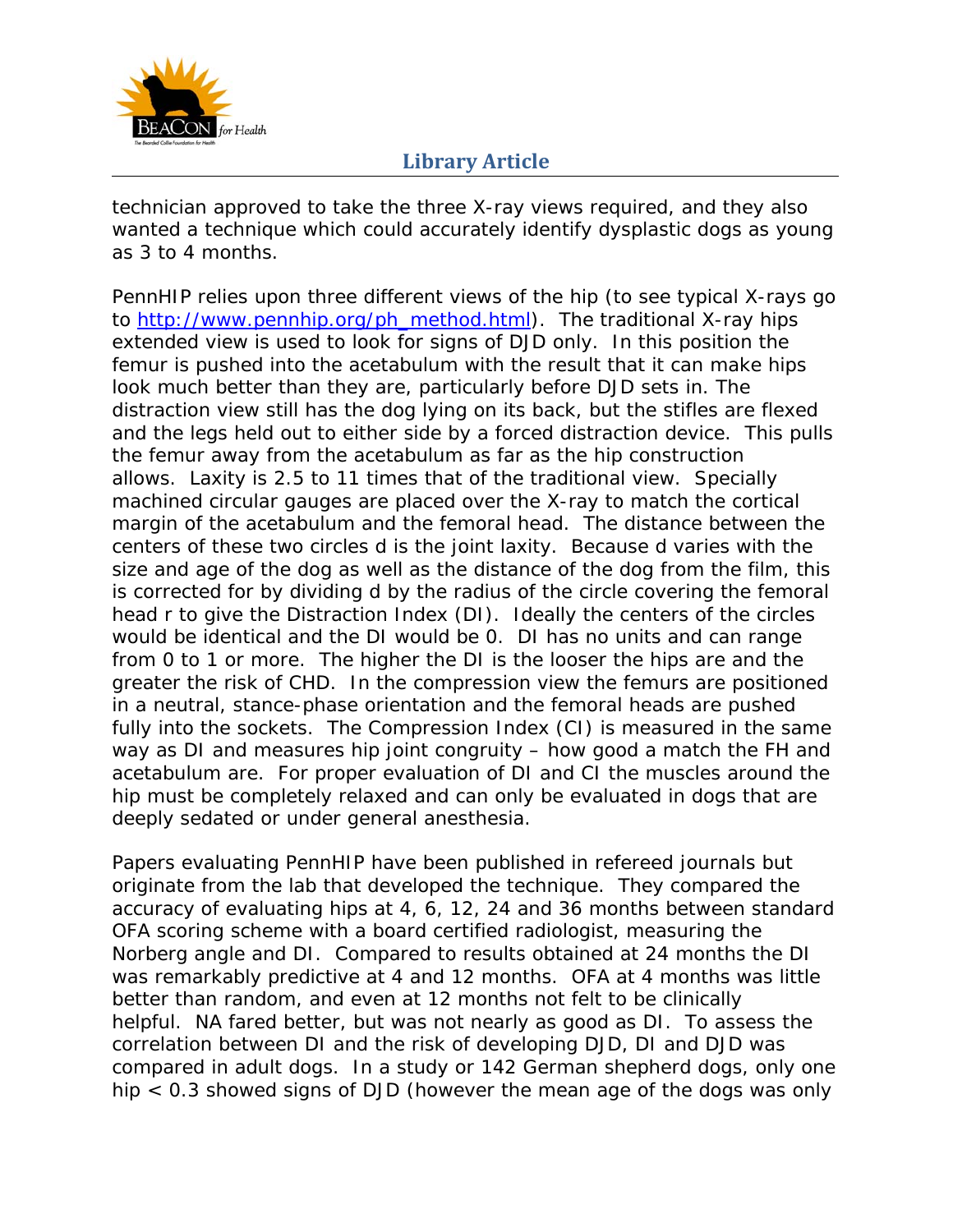

20 months). All hips with a DI of 0.7 or greater showed evidence of DJD. In a second study, dogs assessed at 4, 12 and 24 months of age were followed longitudinally to see if they developed DJD. The study looked at the predictive value of DI, NA, OFA score, weight and sex. DI was the most significant prognostic factor for all age groups and the strength of its predictive power increased with age. For some breeds, such as rottweilers, DI can be higher than 0.3 and the dog due to other factors will be less prone to DJD than GSDs, but the higher the DI these dogs have the more likely they are to get DJD. For this reason, a core population of members of the breed has to be established to determine the maximum "safe" DI for the breed.

A study of 4 breeds evaluated by the OFA method (English Setters, Portuguese Water Dogs, Chinese Shar-peis and Bernese Mountain Dogs) showed mean direct heritabilities of 0.17, 0.30. 0.31 and 0.30 respectively. Such figures help explain why using OFA it has been hard to eradicate CHD. By Contrast heritability for DI in GSDs and Labrador retrievers is 0.50 and 0.60.

The PennHIP evaluation generates a confidential report made directly to the owner. Each hip is evaluated with DI and CI measurements, as well as for DJD, cavitation and other changes. The PennHIP database is closed to the public, although they are contemplating opening the database for dogs with normal hips. (PennHIP is now administered by ICG, International Canine Genetics, which is owned by Synbiotics Corp.) PennHIP compiles statistics by breed semi-annually from the data it has collected. These are currently sent only to participating PennHIP veterinarians, although if you ask the researchers they will pass the data on. Currently there are 50 Bearded Collies in the PennHIP database with an average DI of 0.57, and range from 0.27 to 1.17. (The percentiles are: 25th:  $DI = 0.71$ ; 50th:  $DI = 0.57$ ; 60th:  $DI = 0.54$ ; 75th:  $DI = 0.44$ .) For comparison, my two Beardies that I ran PennHIP on back in 1994, one at 82 months had a DI of 0.29 on both hips and the other at 27 months was 0.38 on the right hip and 0.33 on the left. Both were OFA good.

**Comparing methods:** There have been relatively few studies beyond those by PennHIP assessing accuracy of a particular method or comparing methods. I have already reported OFA's findings. A 2008 paper in Veterinary Radiology & Ultrasound compared interobserver agreement in the assessment of standard X-rays and its effect on agreement in diagnosis of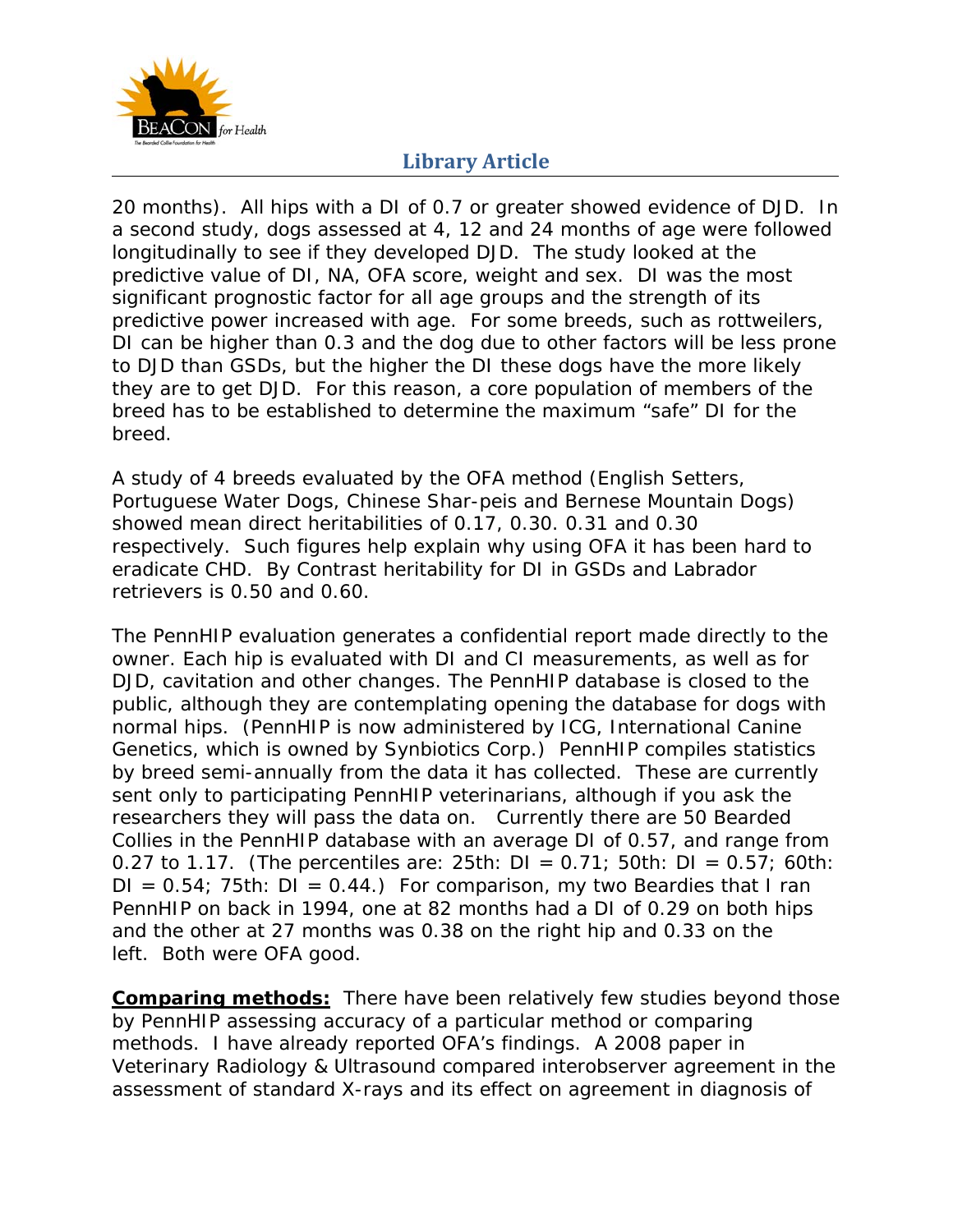

canine hip dysplasia and routine FCI scoring. The research group was Belgian. There were 9 experienced and 21 inexperienced evaluators. With regard to whether the X-rays could be assessed, 68% of the experienced but only 46.5% of the inexperienced evaluators said they could. However, consistency of evaluation was not good, one dog receiving a range of FCI scores from excellent to moderately dysplastic. The study questioned the credibility of the FCI screening method for CHD as it is applied in most European countries. A study, also Belgian, in 2008 in the AVMA's American Journal of Veterinary Research compared OFA and BVA/KC databases on the prevalence of CHD, and the relationship of CHD to body weight and height. They found a very high correlation between the ranking order and the percentage of dysplastic dogs by breed between the two registries. Not surprisingly they also found weight and height, but particularly body mass index correlated with incidence of CHD – big, heavy dogs are most likely to get CHD.

**Conclusions:** While, with the exception of PennHIP and NA, most methods used to assess hips structure are subjective, the requirement to assess particular landmarks, especially when assigning a point value to each, increases the accuracy of evaluation and the likelihood that abnormalities will be detected. These abnormalities will more likely be found as the dog ages, and so it is preferable that dogs be assessed or reassessed once they have passed their second birthdays. In order to significantly reduce the incidence of CHD all or at least most breeders should score their breeding dogs and also nonbreeding relatives and then use that information to determine whether to breed a dog and where. PennHIP probably has the greatest potential for reducing the incidence of CHD, but until we have a significant number of Beardies assessed we can only guess at the safe DI for the breed. Because three X-ray views are needed and the number of trained evaluators relatively few, the cost far exceeds that of other methods.

Getting back to the initial question of how the various hip scores compare the answer is not exactly. Due to the subjectivity of evaluation you can submit the same X-ray to the same agency at different times (or take a new X-ray and submit it) and get different evaluations, or the same X-ray to different agencies and get very different assessments. On the whole though, probably the best bet is the chart from OFA (I have left off SV – which is only for GSDs). However, the average OFA Beardie is Good, while the average BVA Beardie is 11 (total), and I would probably say A-1 and A-2